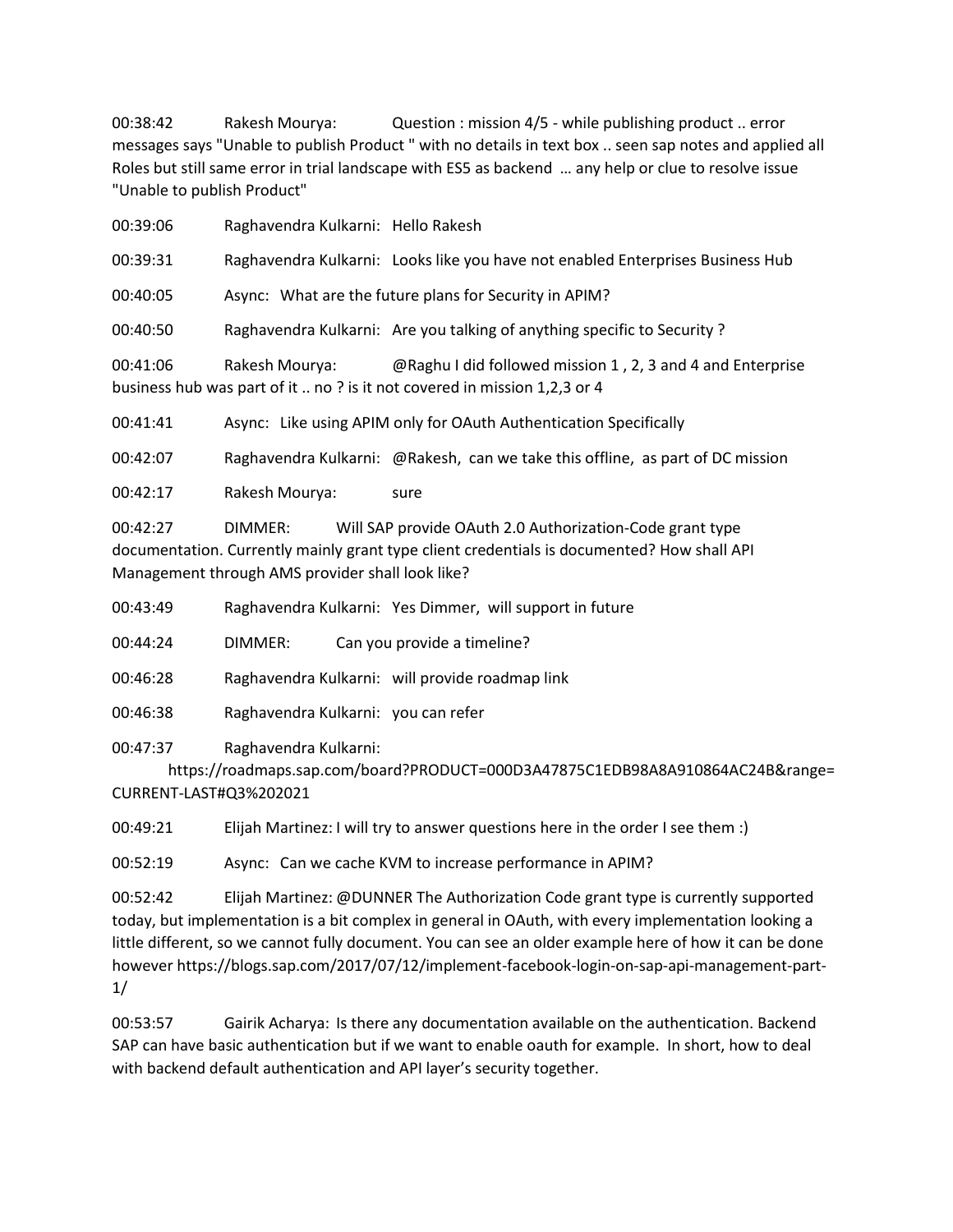00:54:34 Elijah Martinez: @Async perhaps you can clarify your ask a bit. SAP API Management offers a memory Cache for increasing performance of request / responses. We also offer KVM for storing data locally for retrieval, but this is usually not going to grant a huge performance increase as the data sizes are fairly small in key value pairs.

00:55:51 Gustavo Gil: API Management Plans are by calls quantity, when I set a token auth, for example, our customer must to pay double for each calls? it count like two calls for billing purpose?

00:56:25 Elijah Martinez: @Gairik -- In general we can not directly document all authentication mechanisms deeply. We support Basic Auth, OAuth, SSO and more but all the variations are manifold. I highly recommend visiting the SAP Community for more examples of specific implementations, either https://answers.sap.com for questions or https://blogs.sap.com for community generated guides. https://blogs.sap.com/2016/03/03/sap-api-management-overview-getting-started/ is a nice launchpad with many different scenarios covered.

00:58:39 Mike H:I didn't see anywhere in APIM to handle CSRF when API proxy is exposed - dont see in config or policy. Is this not relevant to APIM ? (ie not relevant where API key alone or full OAuth is implemented)

00:59:31 Elijah Martinez: @Gustavo -- this will depend on the implementation of auth, there will be times when 2 API calls are required to the same endpoint in order to fulfill a request. But usually in a token handling schema it will only require 1 authentication call and then session token will handle the remainder of the API calls, so it will not be exactly double unless there is low usage of APIs.

01:01:13 Elijah Martinez: @Mike - CSRF is usually something implemented on the backend itself, and handled via the headers request. The client can pass-through the header value for CSRF transparently through API Management, or the API Admin can build in CSRF handling to API Management (though this may be a security no-no depending on your IT organization rules).

01:01:41 Elijah Martinez: In case you want to have API Management handle the CSRF request, this would be done in the policies step of the API Proxy

01:03:04 Chinmay Vyas: Where can I get this document which is being referred?

01:03:17 Chinmay Vyas: sorry I joined a bit late

01:04:37 Gairik Acharya: Can we enable API management as a part of Extension Suite ? Or, we have to have Integration Suite to enable this capability?

01:05:48 Elijah Martinez: @Chinmay -- This session is on the discovery center mission for API Management. The documentation is part of the mission which you would start there. You can find the mission here: https://discovery-center.cloud.sap/protected/index.html#/missions under the title "Get started with Integration Suite - API Management"

01:06:41 Elijah Martinez: @Gairik -- SAP API Management is currently only available as part of the Integration Suite SKU

01:07:31 Gairik Acharya: Thanks Elijah

01:08:25 Gustavo Gil: Thanks @Elijah!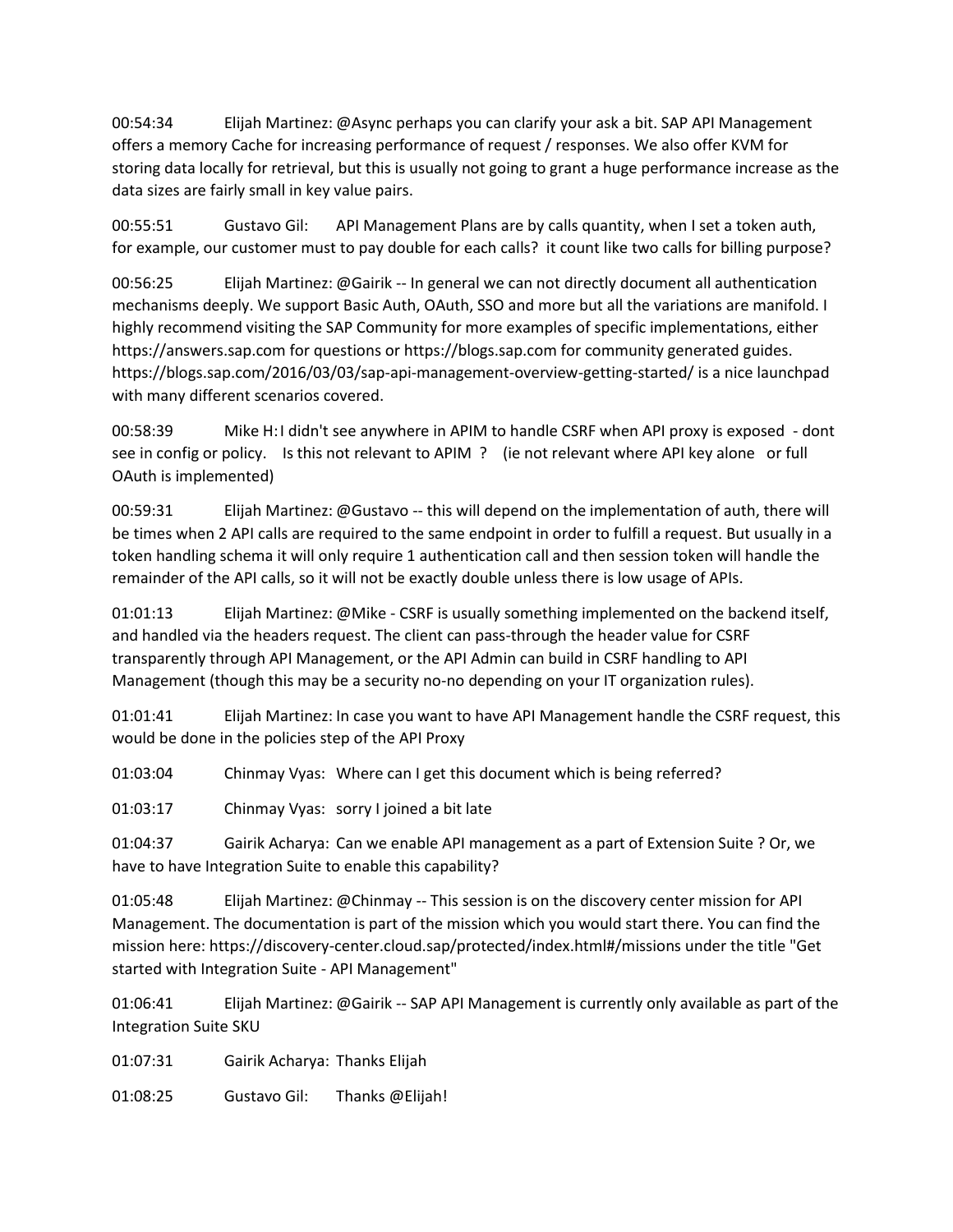01:09:21 Chinmay Vyas: Thanks

01:10:43 Mike H:Is there an on-premise version of API Management ? Or are SAP customers expected to go out to the Cloud and back in via SCC to achieve manged on-prem to on-prem communication ?

01:11:42 Chinmay Vyas: Our SAP HANA DB (Stand ALone) is on AWS. DO we need to consider that as on prem or oncloud?

01:12:12 Async: How in APIM we can do message validation for JSON Payload as currently there is specific policy for that

01:13:22 Elijah Martinez: @Mike -- good question. As of today SAP API Management is a purecloud solution, with customers going from OnPrem to cloud. This is usually preferred for all scenarios except OnPrem-OnPrem which as you mention requires two bounce backs. Because our customers have spoken with us about the urgency of supporting these use cases, we have officially added to our Roadmap the "Hybrid Integration Cell" an OnPrem deployable agent, which customers can use for these OnPrem-OnPrem scenarios (current timeline is ~H1 '22)

01:13:56 Mike H:ok , thanks

01:14:13 Gustavo Gil: I'm work in scenario with API Management - Odata's in ECC On Premise, and when we need handle specific responses error out of normally used, for example 4XX, 5XX, and so on, API Management don't comunícate the error desired, and rewrite with a 400 or 500 for example, we have any limitations about that? can you share any documentations about error responses?

01:16:43 Elijah Martinez: @Chinmay This will depend on the configuration in AWS and how you are trying to access it. If you are running HaaS (Hana as a service) on BTP then it would not be considered OnPrem but part of the same grouping as API Management. If you deploy HANA directly to AWS, BTP unfortunately will be on a different VPC as HANA. We are currently evaluating a capability on BTP to create a direct secure tunnel on AWS/Azure between VPCs/VNets however, that would bypass this limitation.

01:18:46 Elijah Martinez: @Async there is a RegEx policy (for regular expression protection) as well as a JSON threat protection policy to ensure that malicious json formatting is not being sent. These will be defined by the Administrator as to the specific structure required.

01:21:44 Elijah Martinez: @Gustavo by default SAP API Management will return the error value given to it by the Backend itself. If you would like to create a custom error code there is a policy called "Raise Fault" which can be set to trigger on specific error conditions and return back and error message desired. You can find official help here:

https://help.sap.com/viewer/66d066d903c2473f81ec33acfe2ccdb4/Cloud/en-US/c7f2e8d9de4249cfa8cc2655ebd4878b.html or we have many community blogs like here https://blogs.sap.com/2021/04/21/sap-api-management-error-handling-with-faultrules-thedefaultfaultrule-and-the-raisefault-policy-part-1-of-2/

01:23:17 Safeer Abdul Vaheed: where can I see the exercises referred in the presentation..

01:23:23 Gustavo Gil: Thanks Elijah! you are the best